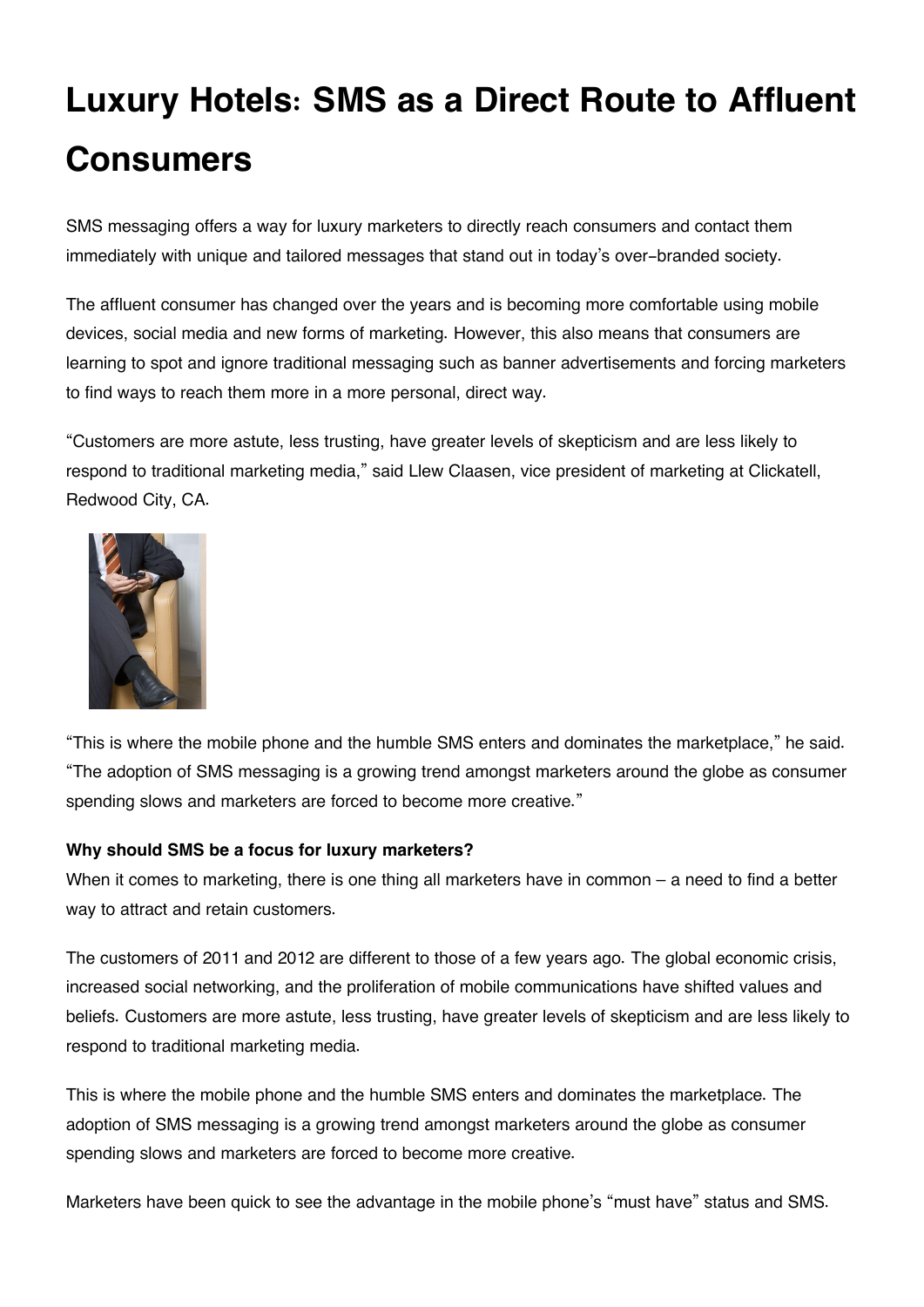The reasons behind the success of SMS as a marketing medium lie in its cost-effectiveness and reach.

SMS marketing and communication costs a fraction of that of traditional methods such as advertisements, mailers and flyers. SMS are also targeted directly to the mobile phone of the customer and so have a penetration into the target audience of 90 percent.

Marketers implementing new mobile messaging and marketing programs have seen direct increases in sales as a result. There is no communication technology that is more compelling, universal and immediate, making it a winning solution for marketers across the globe.

# **How can luxury brands and hotels leverage location-based SMS messaging?**

An important aspect of the festive season is 'gift giving,' with many consumers wanting to spoil their loved ones with something extra-special.

It is the perfect time of the year for luxury brands to reach out to consumers with contextually-relevant SMS messaging to direct them to promotions in-store.

Timely, contextually-relevant SMS messages will help keep luxury brands top-of-mind. Research shows that typically, 90 percent of all messages written are sent and read within three minutes, with more than 99 percent of all text messages being read by the recipient.



#### **What types of messages are affluent consumers most receptive to?**

Affluent customers often have very busy schedules and are most receptive to personalized priority messaging.

Personalized SMS messages that are delivered at a relevant time offer brand marketers six key benefits:

#### 1. Relevancy and actionability

PPM messages are informed by the customer record and are always relevant to the customer's location, requirement and situation. They can also be quickly responded to, creating an almost immediate dialogue between two parties. Relevant messages that are personalized to the customer ensure they remain receptive and responsive.

#### 2. Immediacy

Personalized priority messages are sent and received within five seconds, enabling real-time dialogue with customers, irrespective of their geographical location. This is particularly relevant to affluent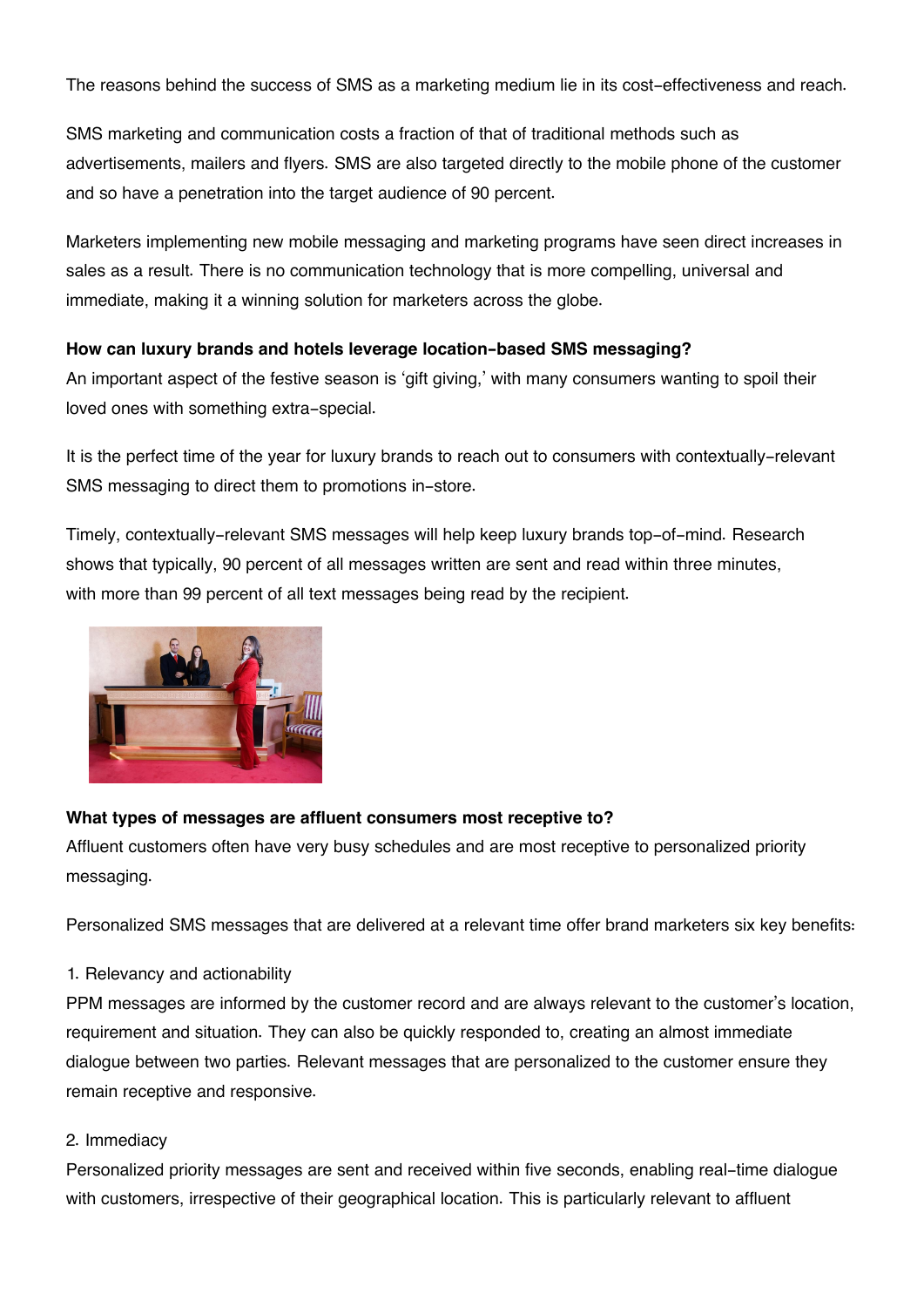consumers whose engagements often take them beyond the realms of their home cities.

#### 3. Ubiquity and simplicity

PPM can reach over 70 percent of the global population and are less than 160 characters long, making them easy to read and respond to. This is ideal for affluent customers who may be travelling globally and are under time constraints.

#### 4. Versatility

There is virtually no limit to the type of messages that can be sent or received, allowing marketers to communicate with affluent customers about almost anything.

# **Should SMS look to drive consumers in-store, or can it also be used to drive consumers online?**

This very much depends on the aims of the marketer. SMS messaging is perfect for either task. Inserting a link into an SMS message to drive consumers online is as simple as including an html link in the SMS message. Consumers can immediately click on the link and if their phone is 3G-enabled or they have access to WiFi, they can immediately access a relevant mobile Web page. Similarly, a timely SMS message can drive customers into your store to benefit from your promotion, as opposed to that of your competitors.

# **What are some aspects that marketers need to keep in mind when it comes to mobile campaigns?**

To be effective, mobile SMS campaigns must be planned carefully and contain five essential steps:



Step one: Create and manage a contact distribution list.

There are endless ways you can acquire your customers contact numbers. For example you can get them to registers online, or complete surveys. Also, you can run a pre-festive season competition that requires their phone numbers.

Step two: Establish customer profiles from their account histories.

It is important that your SMS messages are relevant to your customers. There is nothing worse than receiving an SMS message that is not relevant. Conversely, there is nothing that helps build customer loyalty faster than sending messages that are relevant to their interests and needs.

Step three: Create your message copy.

It is advisable to limit your SMS messages to 160 characters, unless your message provider offers concatenation. The general rule is keep it short, simple and easy-to-read. The advantage of SMS